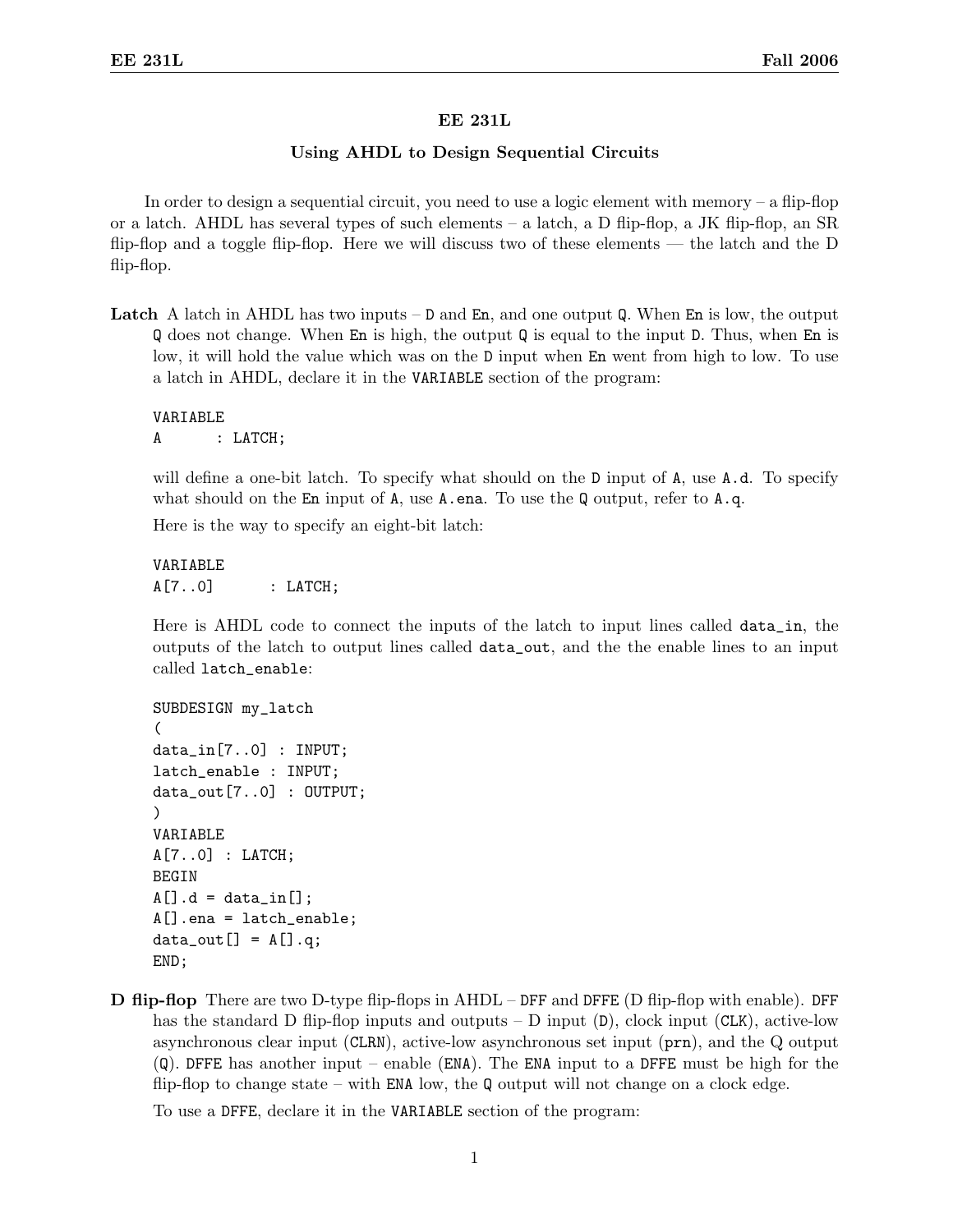## VARIABLE B : DFFE;

Let's build a simple 3-bit up counter: it will count  $0, 1, 2, 3, 4, 5, 6, 7, 0, 1, 2, \ldots$  Here is the state transition table:

| Present State Next State |       |       |       |       |              |
|--------------------------|-------|-------|-------|-------|--------------|
| $y_2$                    | $y_1$ | $y_0$ | $Y_2$ | $Y_1$ |              |
|                          |       |       |       |       |              |
|                          |       |       |       |       | U            |
|                          | 1     |       |       |       | 1            |
|                          |       |       |       |       | $\mathbf{0}$ |
|                          |       |       | 1     |       |              |
|                          |       |       | 1     |       | 0            |
|                          |       |       | 1     |       | 1            |
|                          |       |       |       |       |              |

This can be implemented with three D flip-flops with the following Boolean equations:

 $Y_2 = y_2\overline{y}_0 + \overline{y}_2y_1 + \overline{y}_2y_1y_0$  $Y_1 = \overline{y}_1 y_0 + y_1 \overline{y}_0$  $Y_0 = \overline{y}_0$ 

Here is an AHDL program to implement a three-bit counter:

```
SUBDESIGN 3count
( count[2..0] : OUTPUT;
   clock : INPUT;
)
VARIABLE
   y[2..0] : DFFE; % Three D flip-flops with enable %
BEGIN
   DEFAULTS
       y[].ena = VCC; % flip-flops always enabled %
       y[].clrn = VCC; % flip-flops always enabled %
       y[].prn = VCC; % flip-flops always enabled %
   END DEFAULTS;
   y[].clk = clock; % Use input clock to run flip-flops %
   y2.d = (y2.q & y0.q) # (y2.q & y1.q) # (y2.q & y1.q & y1.q)y1.d = (!y1.q & y0.q) # (y1.q & !y0.q);
   y0.d = y0.q;count [] = y[] .q; % Assign the outputs of the flip-flops to the
```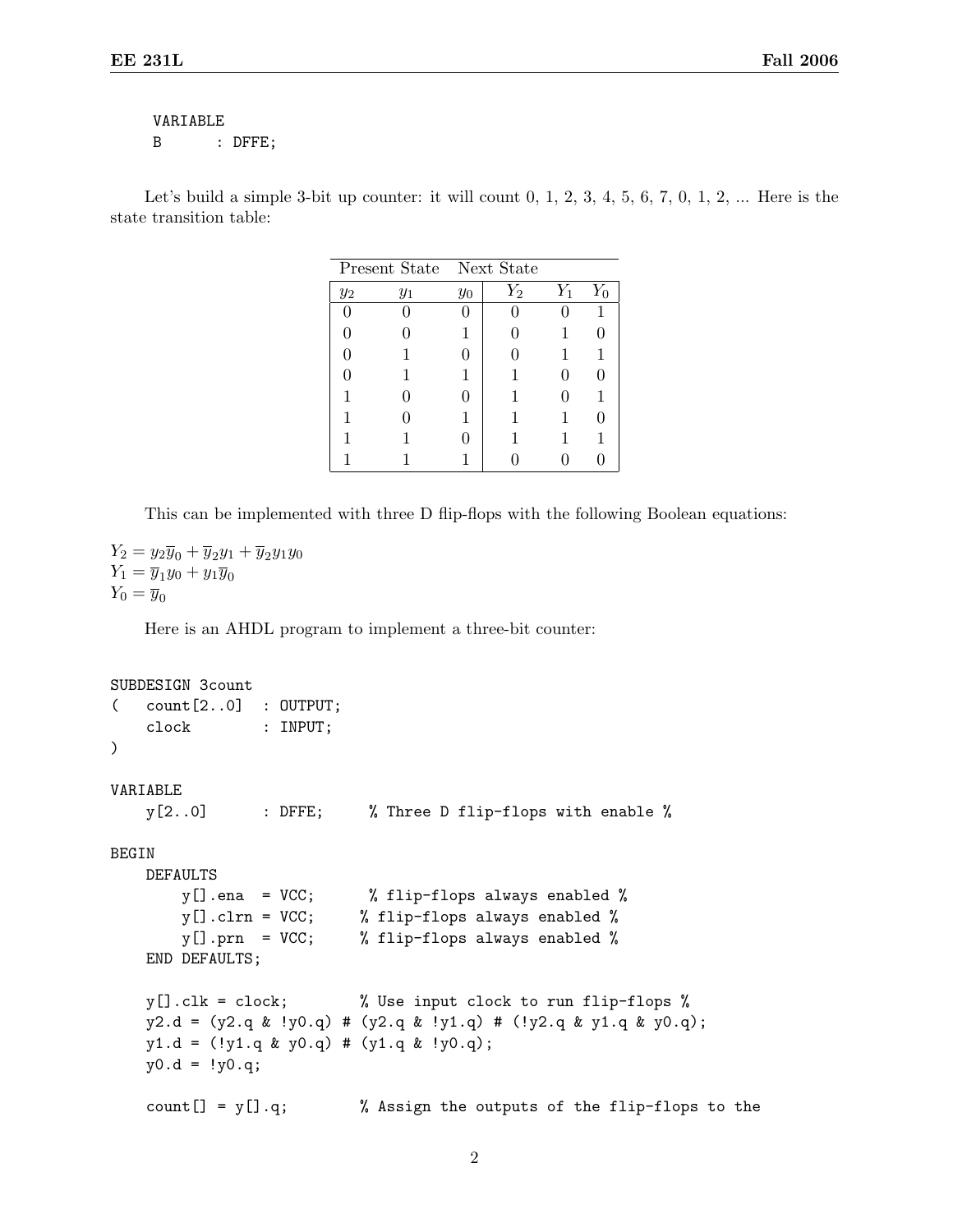output of the system %

## END;

You can also design the counter by specifying the transition table and let AHDL determine the Boolean equations:

```
SUBDESIGN 3count
( count[2..0] : OUTPUT;
   clock : INPUT;
\mathcal{L}VARIABLE
   y[2..0] : DFFE; % Three D flip-flops with enable %
BEGIN
   DEFAULTS
       y[].ena = VCC; % flip-flops always enabled %
       y[].clrn = VCC; % flip-flops always enabled %
       y[].prn = VCC; % flip-flops always enabled %
   END DEFAULTS;
   y[].clk = clock; % Specify the clock for the D flip-flops %
   TABLE
       y[2..0].q => y[2..0].d;B''000'' => B''001'';
       B''001'' => B''010'';
       B''010'' => B''011'';
       B''011'' => B''100'';
       B''100'' => B''101'';
       B''101'' => B''110'';
       B''110'' => B''111'';
       B''111'' => B''000'';
   END TABLE;
   count[] = y[].q; % Assign the outputs of the flip-flops to the
                           output of the system %
```
END;

However, there is a much easier way to design counters. The inputs to the D flip-flops are the outputs of the D flip-flops plus one:

```
SUBDESIGN 3count
( count[2..0] : OUTPUT;
   clock : INPUT;
)
```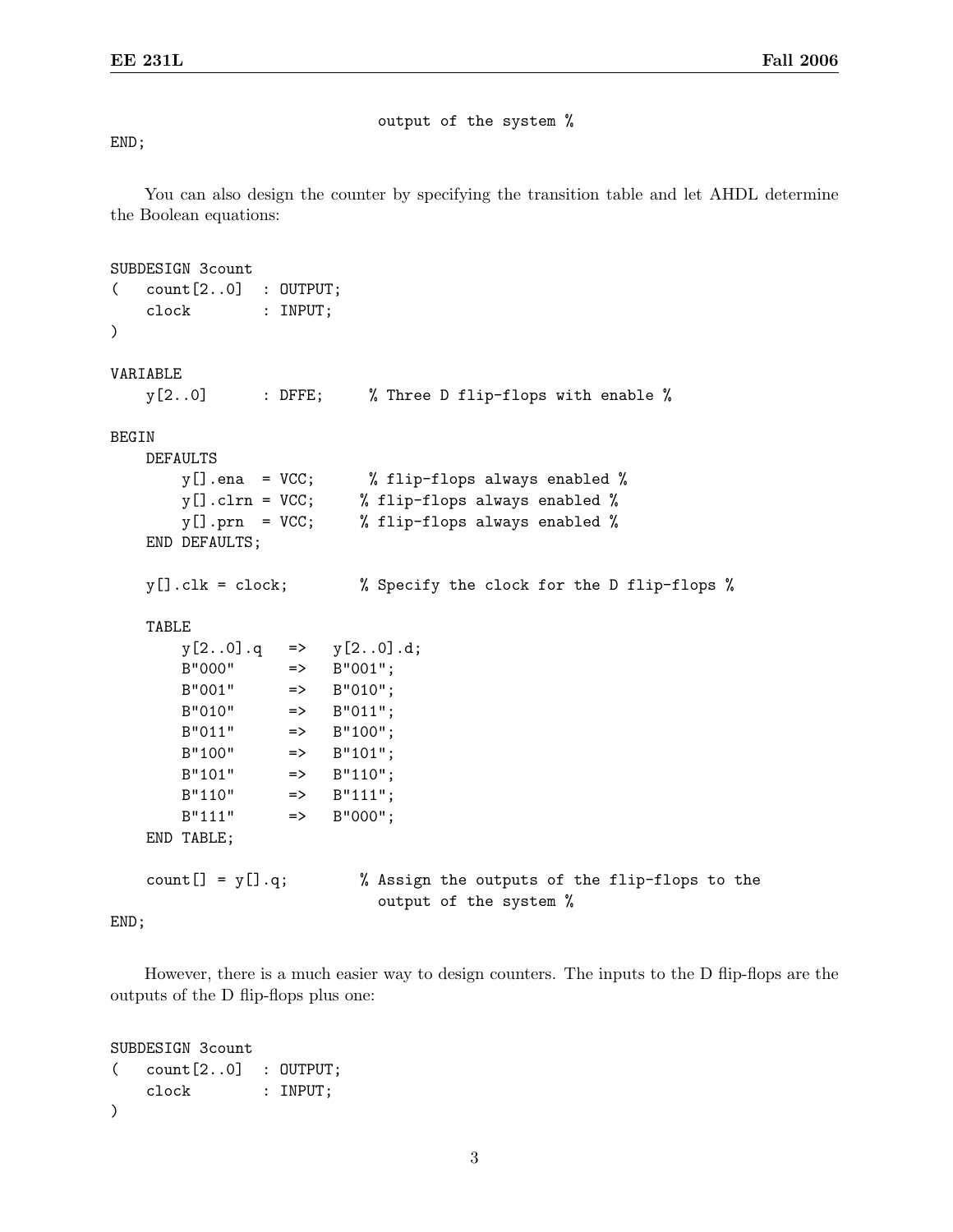```
VARIABLE
   y[2..0] : DFFE; % Three D flip-flops with enable %
BEGIN
   DEFAULTS
       y[].ena = VCC; % flip-flops always enabled %
       y[].clrn = VCC; % flip-flops always enabled %
       y[].prn = VCC; % flip-flops always enabled %
   END DEFAULTS;
   y[].clk = clock; % Specify the clock for the D flip-flops %
   y[] .d = y[] .q + 1; % Next count is current count plus one %
   count [] = y[] .q; % Assign the outputs of the flip-flops to the
                           output of the system %
END;
```